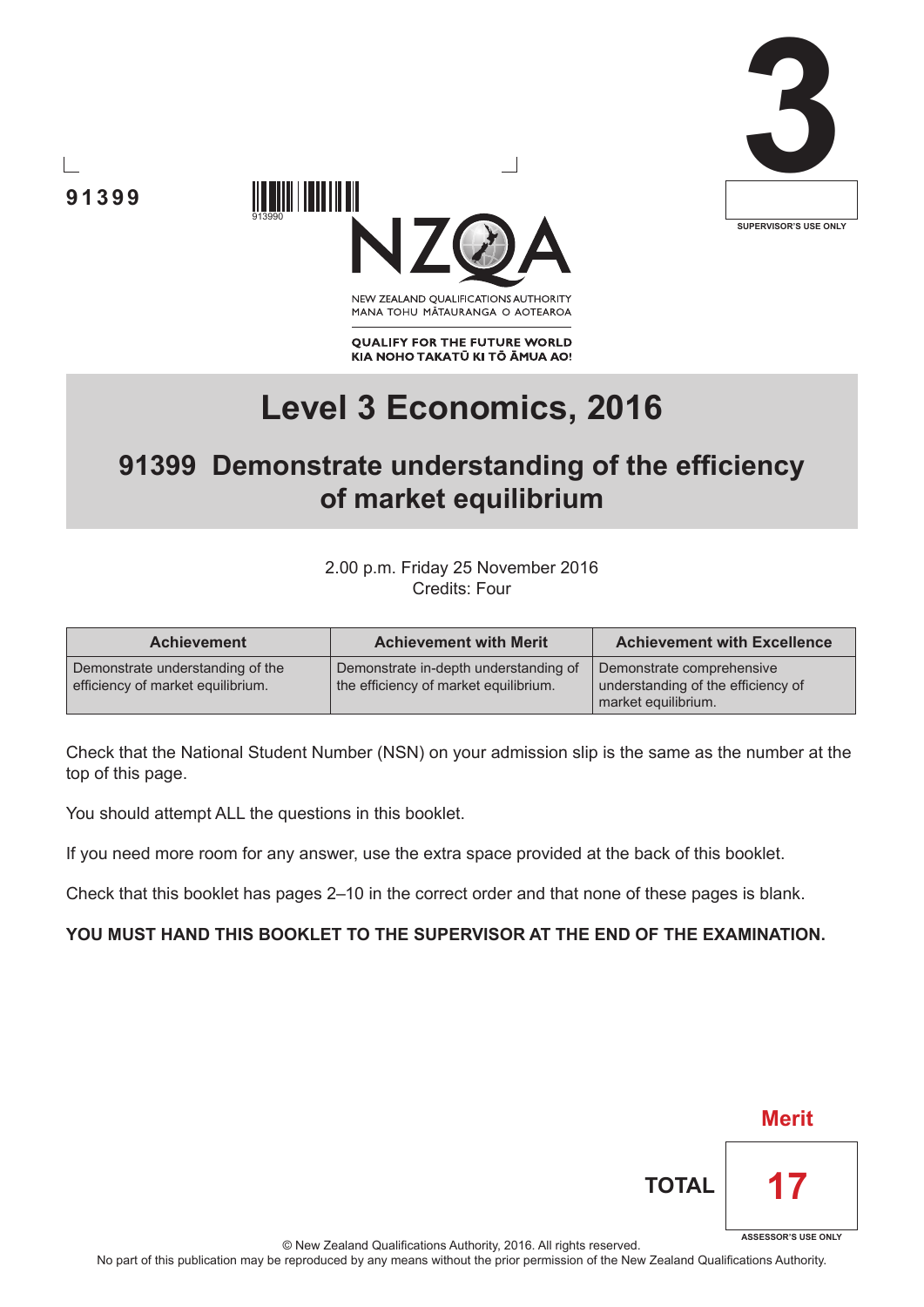#### QUESTION ONE: CHANGES IN THE TAXI MARKET

New Zealand has some of the most expensive taxis in the world. Uber is a mobile app allowing consumers with smartphones to submit trip requests to Uber drivers who are using their own cars as taxis. With the arrival of Uber in New Zealand late last year, the future of the taxi industry is set to be changing ...

Sources (adapted): http://www.nzherald.co.nz/nz/news/article.cfm?c\_id=1&objectid=11255026, https://en.wikipedia.org/wiki/Uber\_(company)



- On Graph One, show the impact on the market for taxi rides in New Zealand of the  $(i)$  $(a)$ increased number of suppliers brought about by the arrival of Uber. Clearly label the new equilibrium price  $(P_4)$  and the new equilibrium quantity  $(Q_4)$ .
	- Using Graph One and the concept of market forces, fully explain how equilibrium in the  $(ii)$ New Zealand taxi market would be restored.

With the arrival of Uber, supply in the faxi morted will increase, from S to S., as a result of more taxis bang available. The esult  $H\nu\mathscr{A}$  $c^{\text{A}}$  $\n *thus*\n$  $15$ at the current price le, quantity supplied will now greater Increase to  $Q_{5}$   $Q_{5}$  is than  $Q_{2}$  $resuHnc$ ,  $n = a$  saplus. With  $a$  suplus  $b$ anci there are taxis with no customas.  $t$  imed  $\zeta$ to supph order to attact customas.  $\frac{1}{4}$   $\alpha x$  is  $\frac{1}{4}$  $\perp$  $r$  $\omega$ os of their fores with lawar prices  $dn_{\odot}$ price dron.  $\eta$ uan $M_{\rm H}$  supplied  $M$  $clrop$  as ner <u>-</u>Yhe  $\omega$ ll moreose nawavar Eugelyn Cluantily comencial  $(\cot \ at \ back)$ Economics 91399, 2016

**ASSESSOR'!**<br>USE ONLY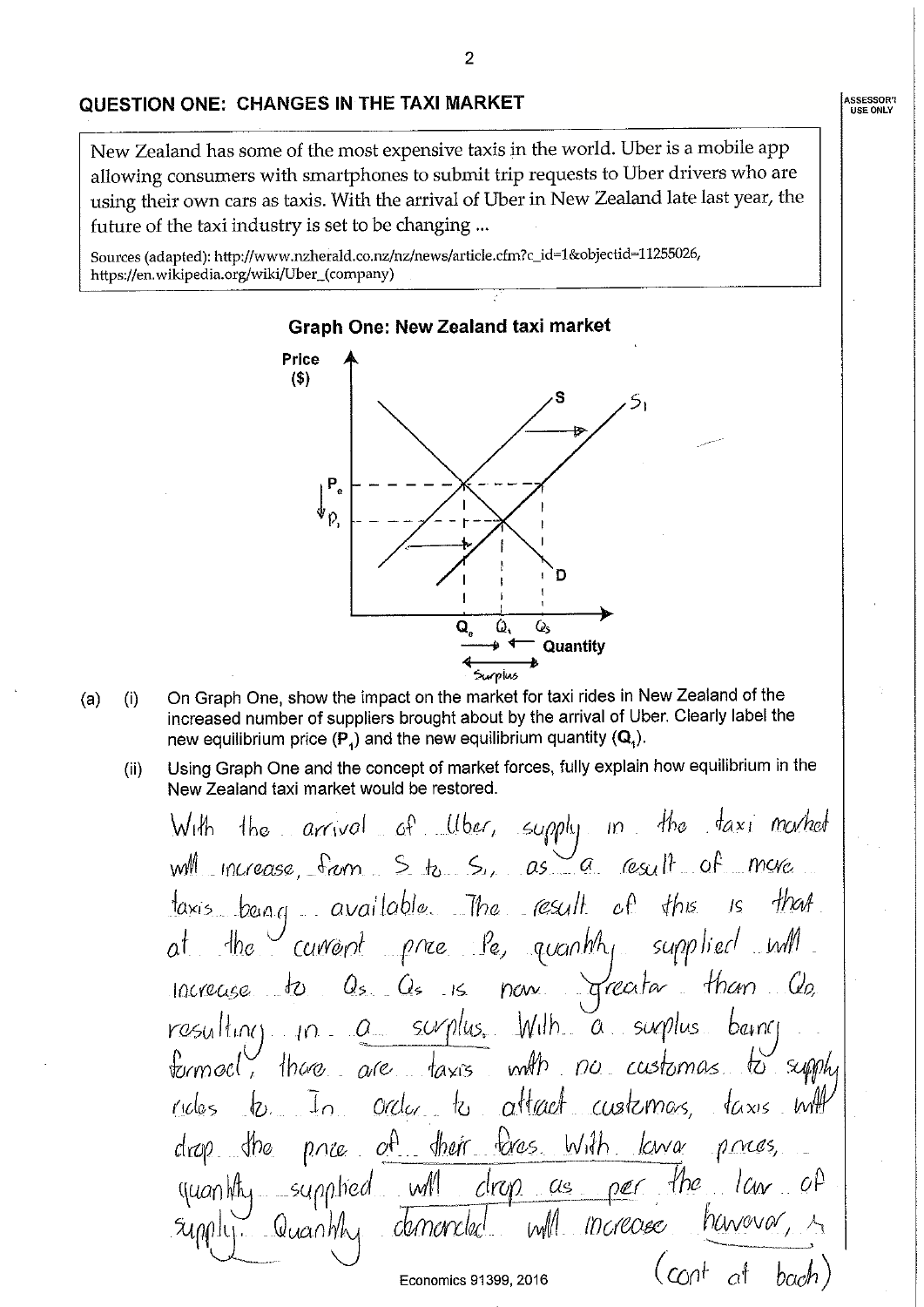A possible intervention by the government that would also result in lower taxi fares is a maximum price control. Graph Two below shows a maximum price  $(P_{max})$  set below the equilibrium price,  $P_e$ .

Use Graph Two to complete Table One in order to show the changes as a result of a  $(b)$  $(i)$ maximum price control.



ไ⁄ทร

| Table One                                |                                        |  |
|------------------------------------------|----------------------------------------|--|
|                                          | <b>Labels from</b><br><b>Graph Two</b> |  |
| Consumer surplus before<br>maximum price | A, Pe, C                               |  |
| Consumer surplus after<br>maximum price  | $A, P_{\text{max}}, B, E$              |  |
| Producer surplus before<br>maximum price | H, Po , C                              |  |
| Producer surplus after<br>maximum price  | $H$ , Pmax, $E$                        |  |
| Deadweight loss                          | 13.E, C                                |  |

 $(ii)$ Using both Graph Two and Table One, compare and contrast the impact on consumers, producers, and allocative efficiency in the New Zealand taxi market as a result of a maximum price

the government intervening in the market and With sotting a maximum price, cortain some consumas This is because now they ore bottar i off. one  $\frac{1}{2}$   $\frac{1}{2}$   $\frac{1}{2}$   $\frac{1}{2}$   $\frac{1}{2}$   $\frac{1}{2}$   $\frac{1}{2}$   $\frac{1}{2}$   $\frac{1}{2}$   $\frac{1}{2}$   $\frac{1}{2}$   $\frac{1}{2}$   $\frac{1}{2}$   $\frac{1}{2}$   $\frac{1}{2}$   $\frac{1}{2}$   $\frac{1}{2}$   $\frac{1}{2}$   $\frac{1}{2}$   $\frac{1}{2}$   $\frac{1}{2}$   $\frac{1}{2}$  'this getting  $cheapcc$  $\sqrt{5}$ an increase in consumer surplus However, this a few consumes, affect will. onlu 00silmalcı .as  $at$ sunnhi nno, producas resmit The LWW This means  $flow<sub>o</sub>$  $t$ axis on the tacte recuel Taxv1, ownas Ponces. massivaly. negatively  $f_{\alpha}$ wa l<del>educos</del> **CKC** abortad, *clreanm?* they receive the press wh le te Privax  $\frac{1}{2}$ solčit: and. Û<del>S</del> Os *guantihi* result  $o^{\Lambda}$  $4<sub>ms</sub>$  $\mathcal{Q}_a$  $\ln e$  $C<sub>m</sub>$  $Q_1$  espectmely 乜  $\n *the*\n$  $1000$  $\Omega$ eltierent. langar ۱ł  $\overline{S}$ mar*ha*i  $15$ prosent wth Conea cleachweraht **IUSS**  $DQ1111$  $\alpha$ resulis  $5000$  Economics 91399, 2016 (cen<sup>t</sup>at bach) In  $\overline{\mathcal{O}}$  $M\sqrt{h}$ Permo EC.  $O$ *Ne* $O$ Nlux decrecising ℆

ASSESSOR'S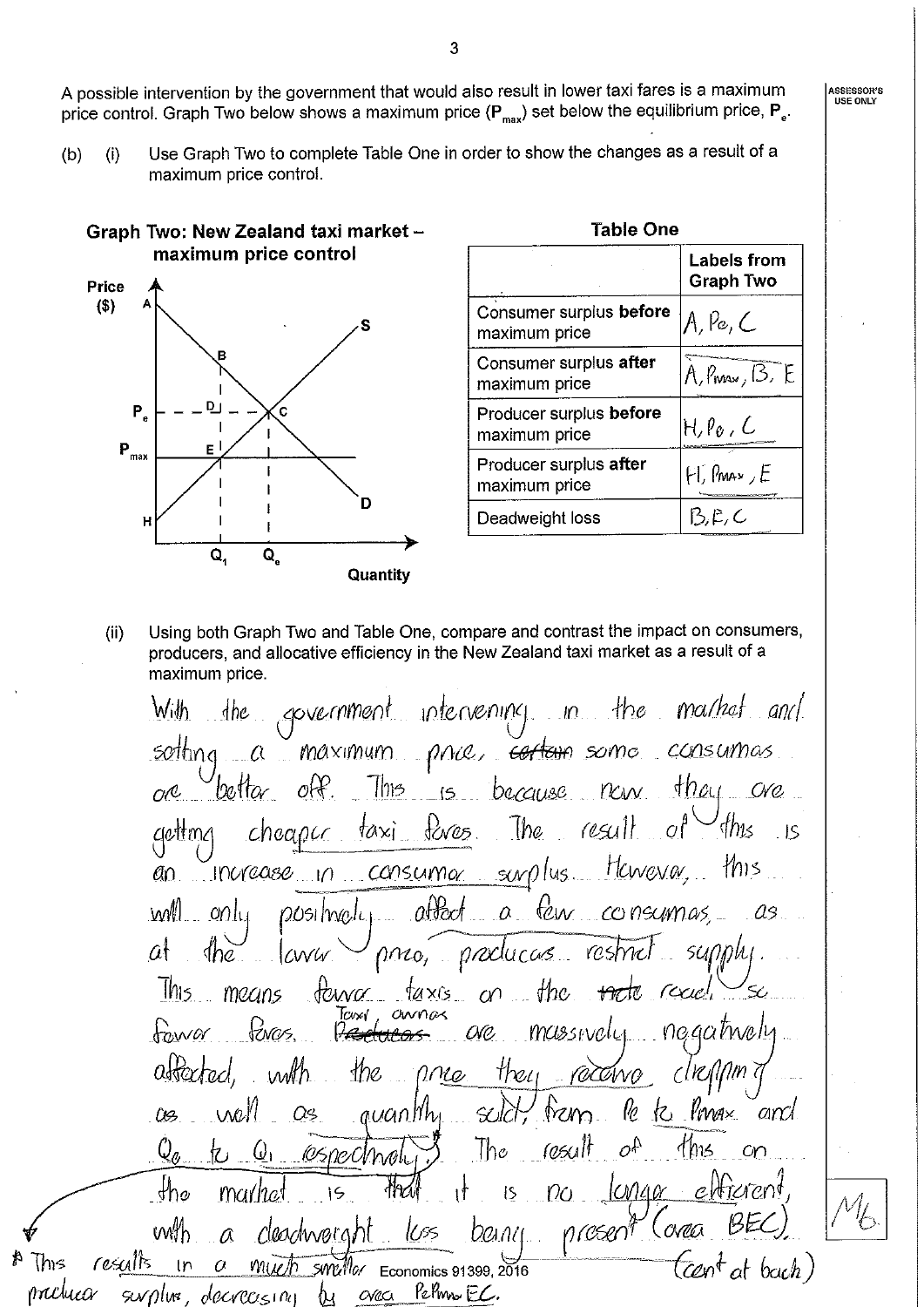### QUESTION TWO: IMPACT OF TARIFF REMOVAL ON IMPORTED GOODS

New Zealand imports a wide range of goods from all over the world, including electronic equipment, pharmaceuticals, vehicles, toys, clothing, and footwear. The demand for some of New Zealand's imports is elastic; demand for others is inelastic.

The removal of tariffs has varying impacts if applied to imports with different elasticities of demand.

Use Graph Three and the values provided to complete Table Two. The first two  $(a)$  $(i)$ calculations have been done for you.

**Graph Three: Imported Goods** with Elastic Demand **Values from Removal of** tariff **Graph Three** Price (Elastic)  $($ \$) Change in consumer S surplus Change in producer surplus  $P_{w + \text{tariff}}$ 50 **Tariff** 

40

 $\mathbf 0$ 

130

370

670

1000

Quantity (000)

Referring to Graph Three and Table Two, fully explain the impact on consumers,  $(ii)$ producers, the government, and allocative efficiency of the tariff removal from imported goods that are elastic in demand.

revenue

government

Change in

allocative

efficiency

for the

the fant? being comoved on important goods With. movket is avocal  $=$   $\alpha$ lastre  $=$   $\alpha$ lomand, the undh affoctocl Consumer surplus  $no$ sitivalu.  $IMACASOS$ consumes are now  $\alpha$ ulna  $\alpha$ <u>წი</u> 3300CO \$YC mc*wo* and 055  $h$   $\mu$   $\alpha$  $and$ more. Thoy *CONSUMMA* Ove, 2001 N T065  $w^{\prime\prime\prime}$  $ln 5$  $\int$  price Mrease. Centsumar  $50<sub>W</sub>$ herrowar, nre ducas affect ckmeshc nedatwoly  $\oint$  he  $. 00<sup>o</sup>$ once with *Compolition*  $C_{\alpha}$ 1055 CVascors nrO Economics 91399, 2016

**Table Two** 

\$8.35 m

 $$2.5 m$ 

53m

 $$2.85m$ 

**V4/vno** 

**Circle One** 

 $($  Increase $)$ 

Decrease

No change

Increase

◯Decrease)

No change

Increase

(Decrease)

No change

⁄Gain.

Loss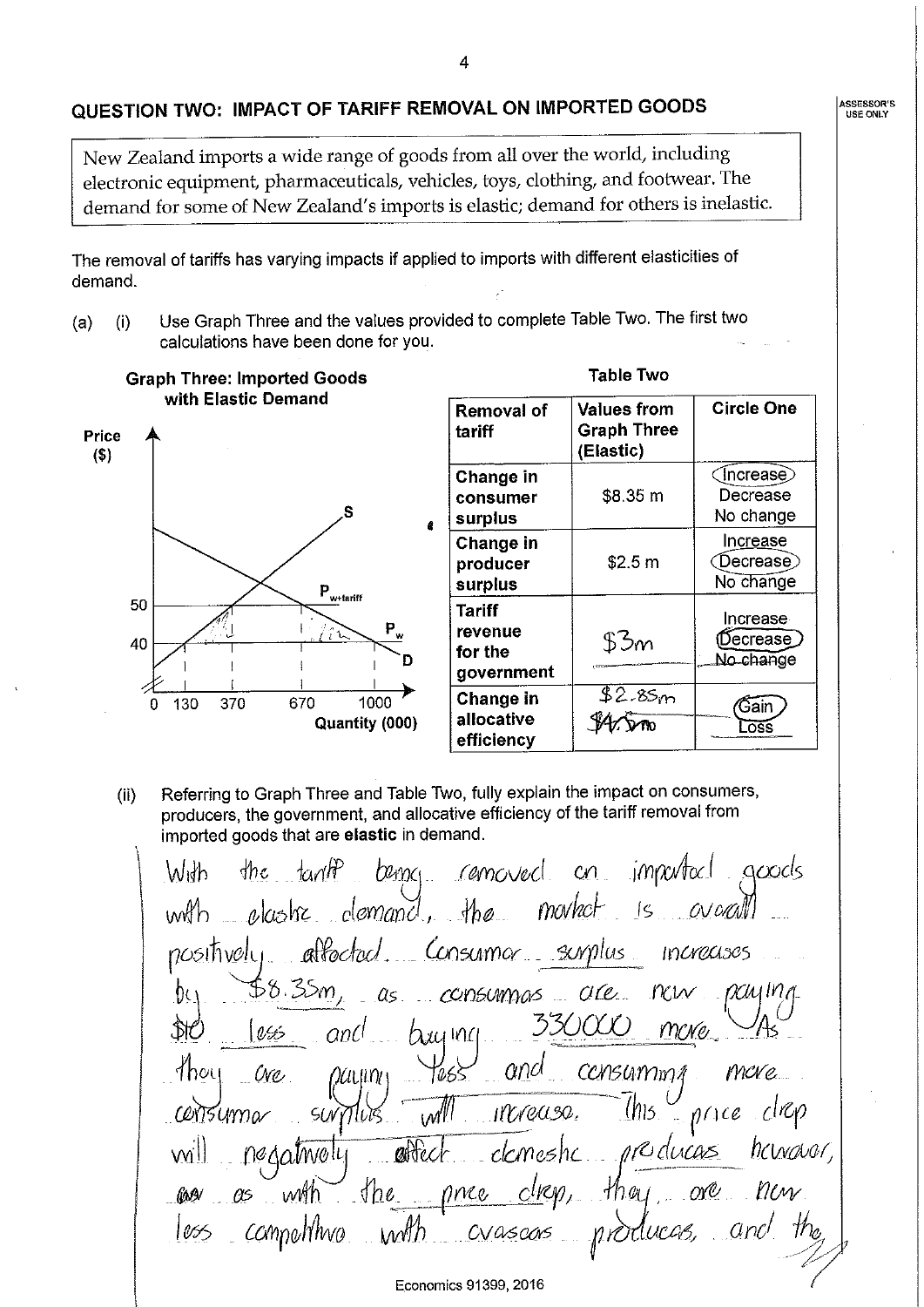With preduces) recouring less and supplying less, products anythis \$2.500 elians. procluced drops by 240000 Also, as the .cranth ASSESSOR'S<br>USE ONLY  $15. a.$  Erm of  $1a$ x der the government,  $t$  will Tevenue  $\mathcal{H}_{\mathbb{Z}}$ acsts the government  $c^{()}$  $M_{\odot}$  $10$ meval  $\overline{\mathscr{A}}$  Hack lest revenue. Overall  $the$  $15m$  $15$  $In$ with the rocrease hemavor,  $0051$  We  $10^{-1}$ CCNSUMOV bany arealor than  $\frac{1}{100}$   $\frac{105505}{100}$  $ln$   $lnx$  $surplus$ . This those means  $\sqrt{5}$  $\alpha$ and nnolucov gain Ccont at Use Graph Four and the values provided to complete Table Three.  $(b)$  $hwh$ ) **Table Three Graph Four: Imported Goods** with Inelastic Demand **Values from Circle One Removal of** Price tariff **Graph Four** (Inelastic)  $(5)$ *<u>(Increase)</u>* Change in Decrease consumer \$6 m No change surplus Change in Increase  $52.5m$ Decrease producer No change surplus  $\boldsymbol{\mathsf{P}}_{\underline{\boldsymbol{\mathsf{w}}}\text{-}\mathsf{tariff}}$ 50 40 D 130 370 550 650 0 Quantity (000)

Compare and contrast the impact of the removal of tariffs on consumer surplus and producer  $(c)$ surplus when goods have different elasticity of demand. In your answer, refer to Table Two and Table Three and both graphs. Fully explain any difference in the impact on consumer and producer surplus.

When the government removes the tonof  $\omega$ @Pv an inelastic good, the pace clieps \$10, but quantity only yourcoses looked. This is  $mueh$ chotecont Stem the invease  $C_{\psi}$ 530000 elastic geods. This is because  $the$  $C 5$ inétashe, price changes de not affect  $\vert$ 5  $qcaanh<sub>l</sub>$  as much  $\tau$ similarity <del>bet</del> lahvean  $the$ remeval More answer space is available on the next page.

Economics 91399, 2016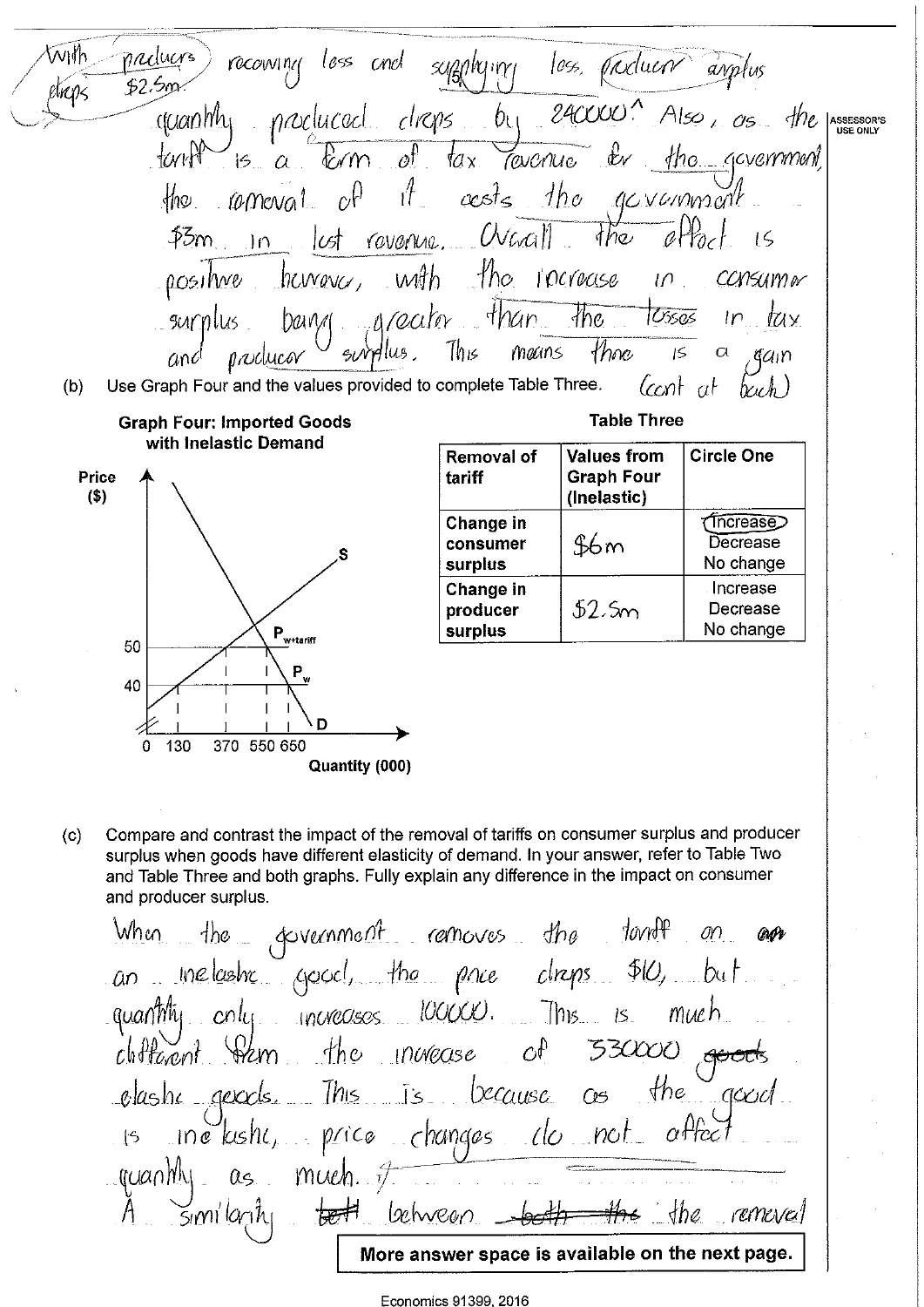Economics 91399, 2016

of the tarriff on the elastic good and ASSESSOR'S<br>USE ONLY inelastic good is the producer surplus reduces by \$2.5 m in both situations. As elasticity of the good is only affects the shape of the clamend curve, not the supply carve, a drep in price of \$10 has cleantreal effects on producon surplus <del>le both</del> goods Consuma surplus is deflorent thomasa, with the remencil of the tarriff on the alastic genel having a \$2.35m largor increase than the melastic good, at 66.35m and 56m rospectively. The reason reachenong to price changes in elastic geods then  $modash\cup$  goods, with quantity clamandad increasing. by 230000 mero gocds Fer The molashe good than the <u>inclustic</u> good As a result, both geods have identical effects on producas, but the slashe good has a kapp positive effect on consumos, Havava, to the end rosult of Both m both markets is allocatue efficiency.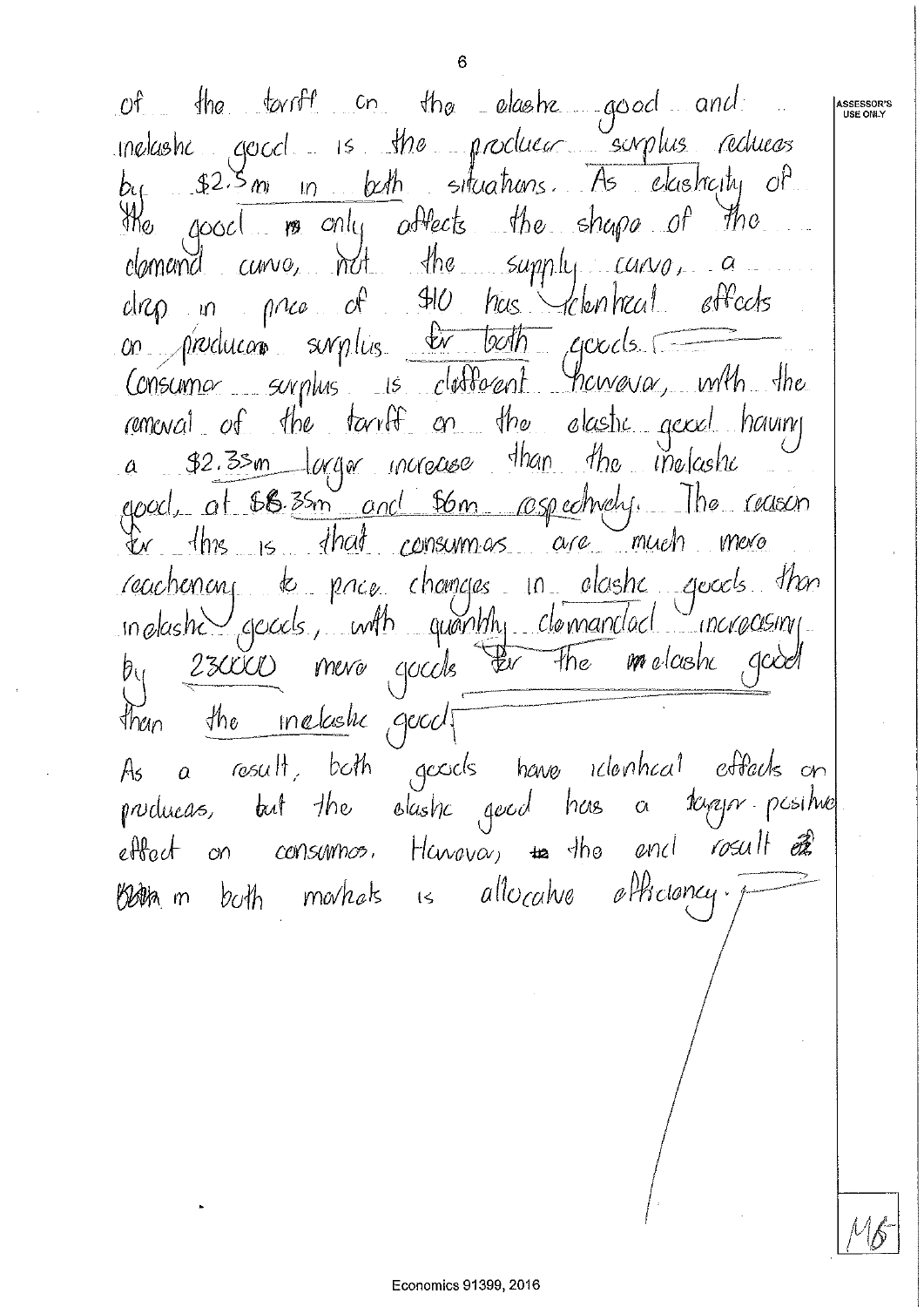This page has been deliberately left blank. The examination continues on the following page.

 $\epsilon'$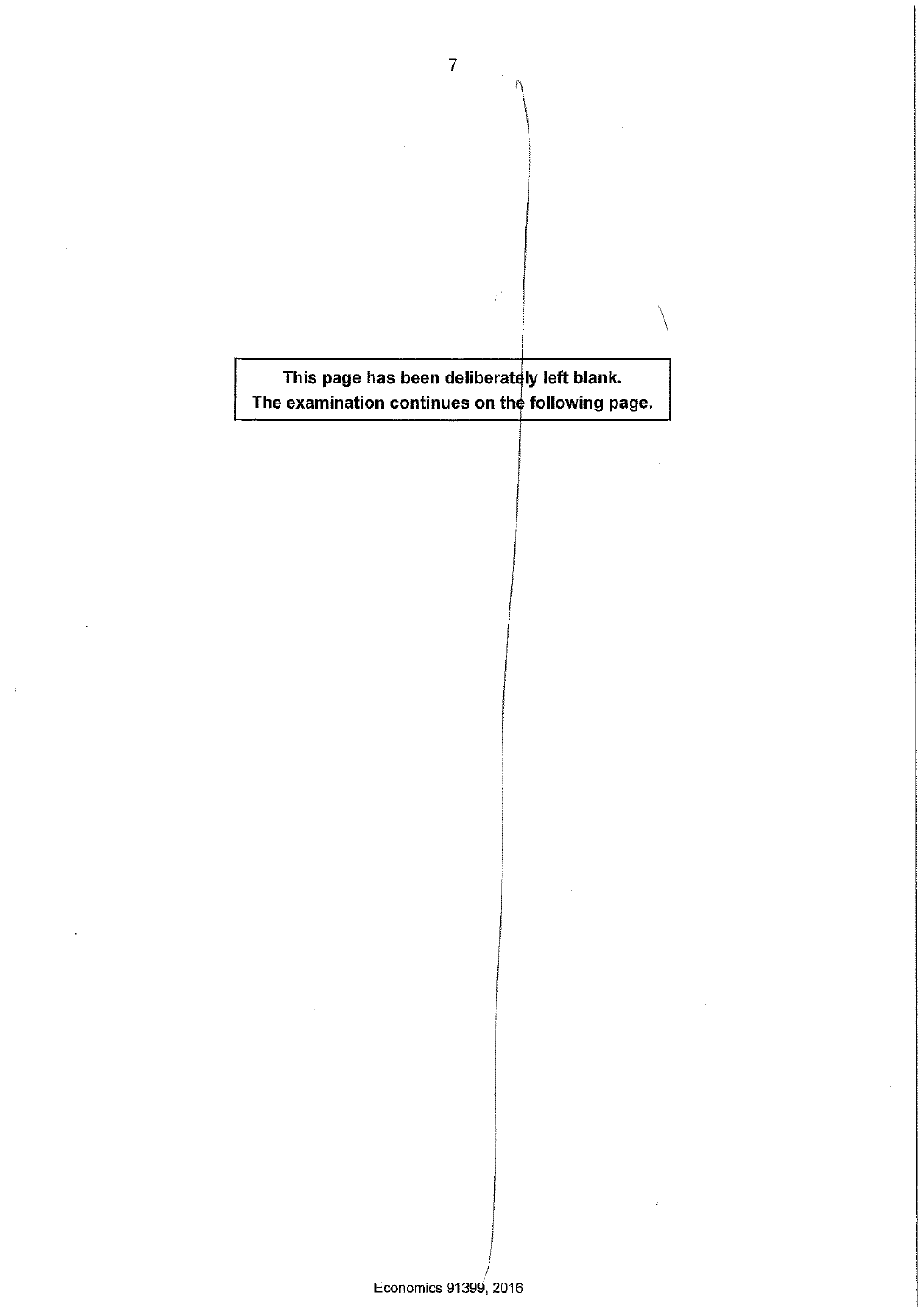# QUESTION THREE: IMPACT OF INDIRECT TAX AND QUOTA

A tax on fizzy drinks could save lives and generate millions in revenue for health programmes in New Zealand. High sugar intakes are linked to obesity, type 2 diabetes, and cardiovascular disease; a strong case can, therefore, be made for efforts to reduce consumption.

Source (adapted): http://www.otago.ac.nz/wellington/otago066842.pdf

Graphs Five and Six show the effects of two possible government interventions to reduce consumption of sugary foods by the same amount.  $P_{1}Q_{1}$  is the equilibrium before government intervention.

Graph Six: Market for sugary foods -

Graph Five: Market for sugary foods indirect tax



The government may use an indirect tax to encourage a reduction in sugar  $(a)$  $(i)$ consumption. Use Graph Five above to complete Table Four below by clearly identifying the relevant labels as a result of an indirect tax on sugary foods.

| LAUIT LUUL                     |                                         |  |
|--------------------------------|-----------------------------------------|--|
|                                | <b>Labels from</b><br><b>Graph Five</b> |  |
| Change in consumer surplus     | P2P,CB                                  |  |
| Change in producer surplus     | PIPZEC                                  |  |
| Tax revenue for the government | $P_2P_3$ $DE$                           |  |
| Deadweight loss                |                                         |  |

Table Cain

- Alternatively, the government could restrict the availability of sugary foods by imposing  $(ii)$ a quota on producers to limit their supply. On Graph Six above, show the impact of a quota on sugary foods by clearly shading in and labelling the area representing:
	- new consumer surplus
	- new producer surplus
	- deadweight loss.

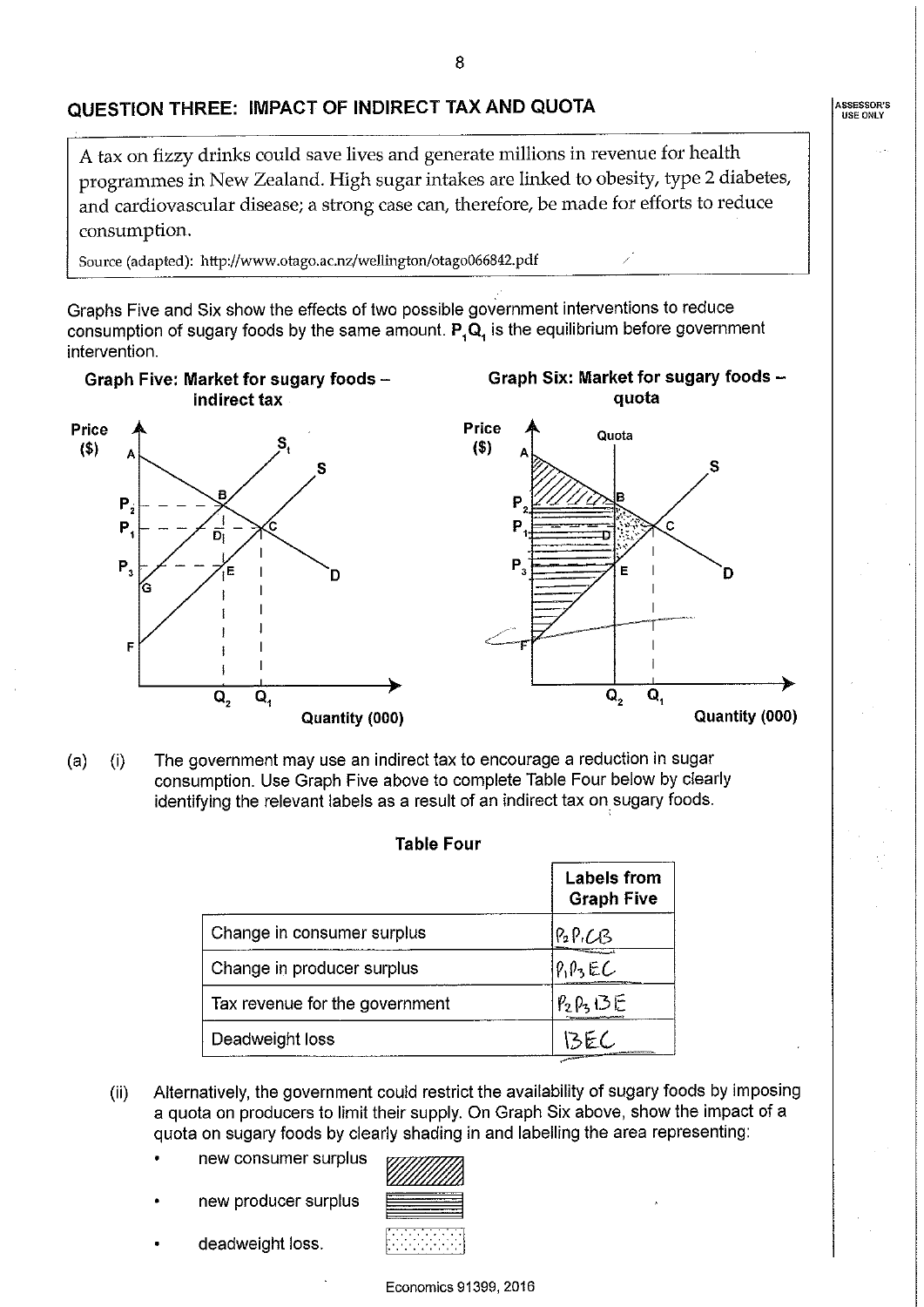- Refer to both Graphs Five and Six, and Table Four, to compare and contrast the impact of an  $(b)$ indirect tax and a quota on the market for sugary foods. In your answer, fully explain;
	- the impact on consumers, producers, and the government of an indirect tax on sugary foods
	- the impact on allocative efficiency of the indirect tax and the quota
	- whether the indirect tax or the quota will be more effective in reducing the consumption of sugary foods.

acvemment  $t_{\rm L}$  impose  $\exists \mathbf{f}$  $-h_0$  $tax$ wore  $\alpha$  $^{cn}$ supply would decrease quou <u>්/</u>ට d*oods,* Sudan<sub>1</sub>  $\n *thus*\n$ lho  $\cos\theta$ consumars arc !S Macle ١Ò  $a$  htaher new  $PUL$ nnce Y0 a nrana nne <u>fain (</u> charged  $dN$ consumphin  $\left(\mathcal{J}_{2}\right)$ (U<sub>'ta</sub> CONSUNYT*or* SUVN Ms  $(M^{\prime})^{\prime}$ derease,  $attechnc$ consumas  $0040$  Mali Proclucas -the atten with  $\alpha$ negativeli a ko tha prce Med l/з racenve 亿 0Y c Chronning  $\mathcal{Q}_2$  $\omega$ li CICXIC<sup>I</sup>S, CCWN  $N$ Q,  $K\mathcal{V}_3$ E  $900$ arca  $O(\leq t)$ ocracea lus Harence  $V_2$ between ทุกเชิร  $\alpha$ nc *sne* collectoc TOVORUÈ wnn ۲W nosi hver 1ne WML Λ  $\ell$ u Novi $\ell$ i $\ell$ i $\ell$ *The* Decuries this can mena Cealono  $CUCC$  $U5O$  $\ell\nu$ I N N Bosh inclived tax anc  $n_{\mathcal{O}}$ queta 0NC etherent solutions  $\n the \n$ dv sugan tecc markat. ျော် credi because  $\vert \varsigma$ α  $\mathcal{O}^{\hat{\varphi}}$  $B$ EC, the same eleachwarcht *Orea* 1055 ma*rhal*  $O<sup>\prime</sup>$ 0Uh*u*los Q  $\Omega$ allocahvalu conditions  $C_{\ell}$ he. Je, KΣÍ eł  $\alpha$  $\alpha$ Mave ancl ţ5 cloactivo welaht 105eh <u> Арас</u> nullaios bach)  $(coh$  $at$ 

ASSESSOR'S<br>USE ONLY

Economics 91399, 2016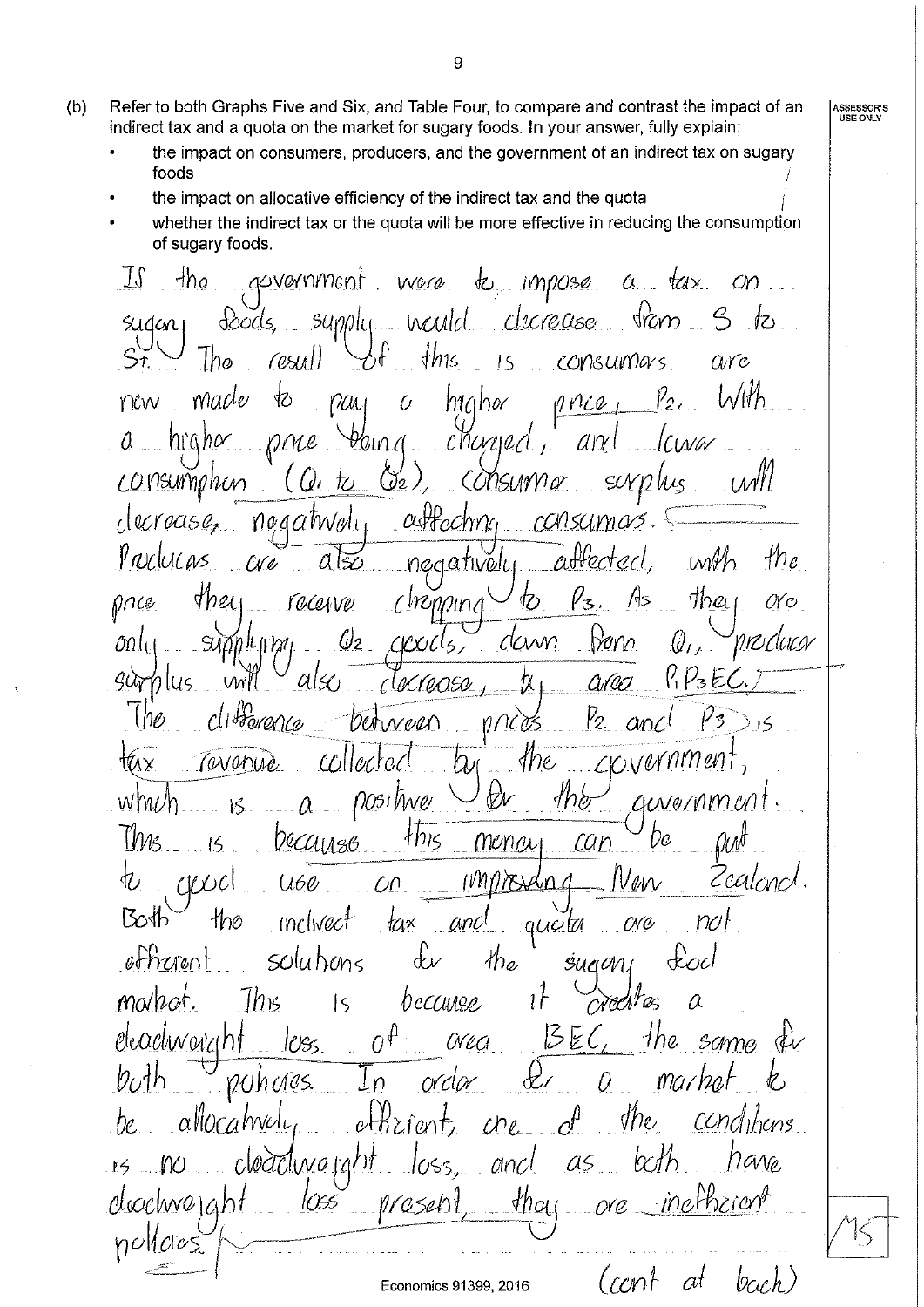**ASSESSOR'S**<br>USE ONLY Extra space if required. Write the question number(s) if applicable. **QUESTION**<br>NUMBER a ii as par the law of demand. This process quantity supplied agreeds will continue until  $q$ canthy clamanded,  $a + 9$ , and  $Q_{11}$ . The mentral is now at equilibranm. bill As producer sarplus and consumer surplus was lost with no third pachy benefitting this is clochvoight loss. In order for a market to be allocativaly efficient, as developed less is to be present, as a result this market  $not$  of the rent  $\angle$ 2.  $a, a \mid f$  in allocative efficiency of \$2.85m, meaning my/het is move efficient  $4$ ho and oH b. With both potreros reducing consumption eyam tects to dewn  $h = Q_2$  and øť counting in the same. the Hictoryt  $\omega$ th that price to consumes, P2, that appear to be equally offochine. Harrower, a lax is a botta policy as with the indirect tax,  $\n *the*\n$ crovernment is cellecting a revenue, This revenue can now be  $p$  and eduction, ter example, about reducing sugery keel consumplen. In the long run, the with cause syging deel consumplen  $k$  drop Economics 91399, 2016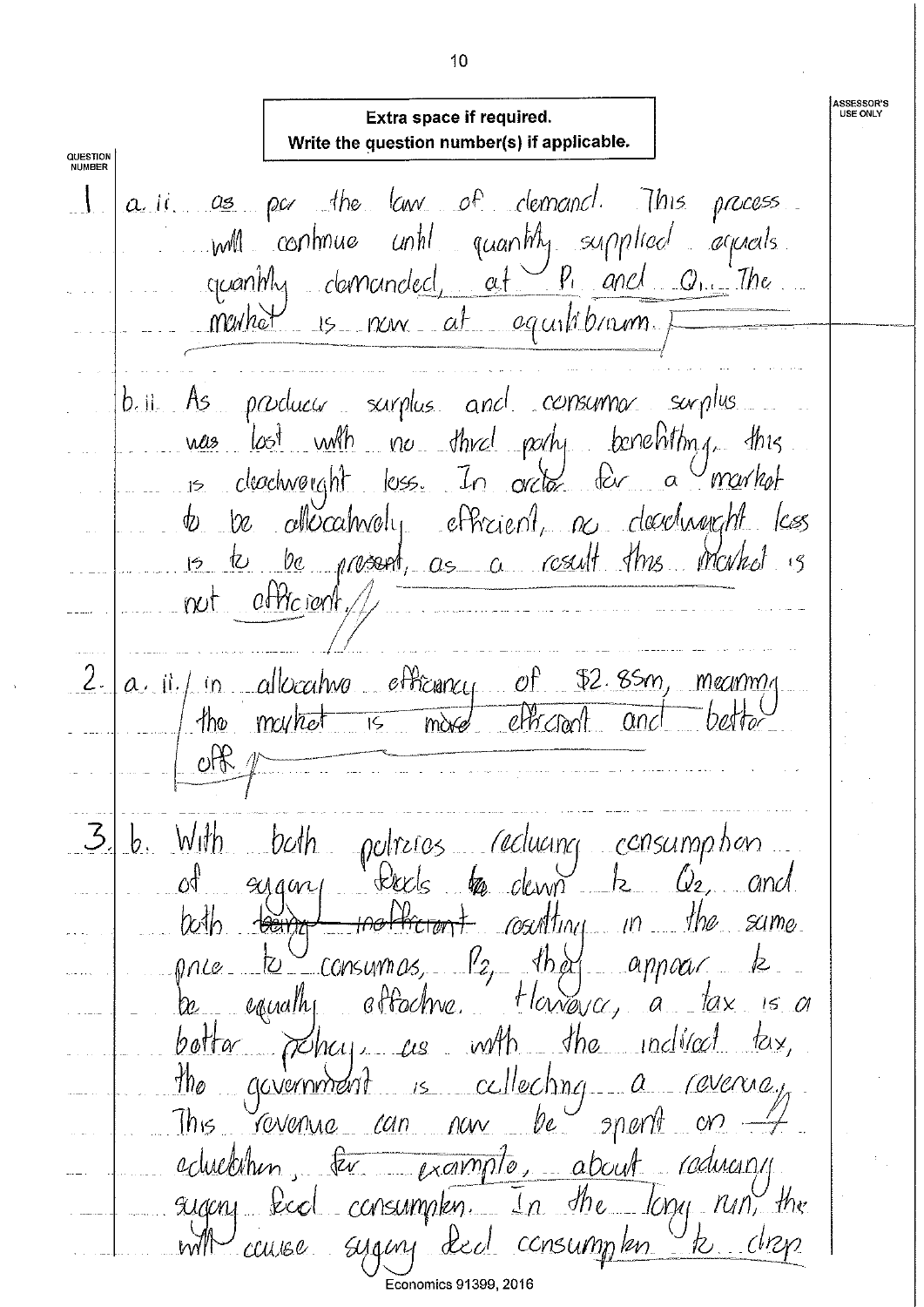finthor, a positive for the government end consamos.<br>This is because it results in bottor houth and forvar clociths. 1